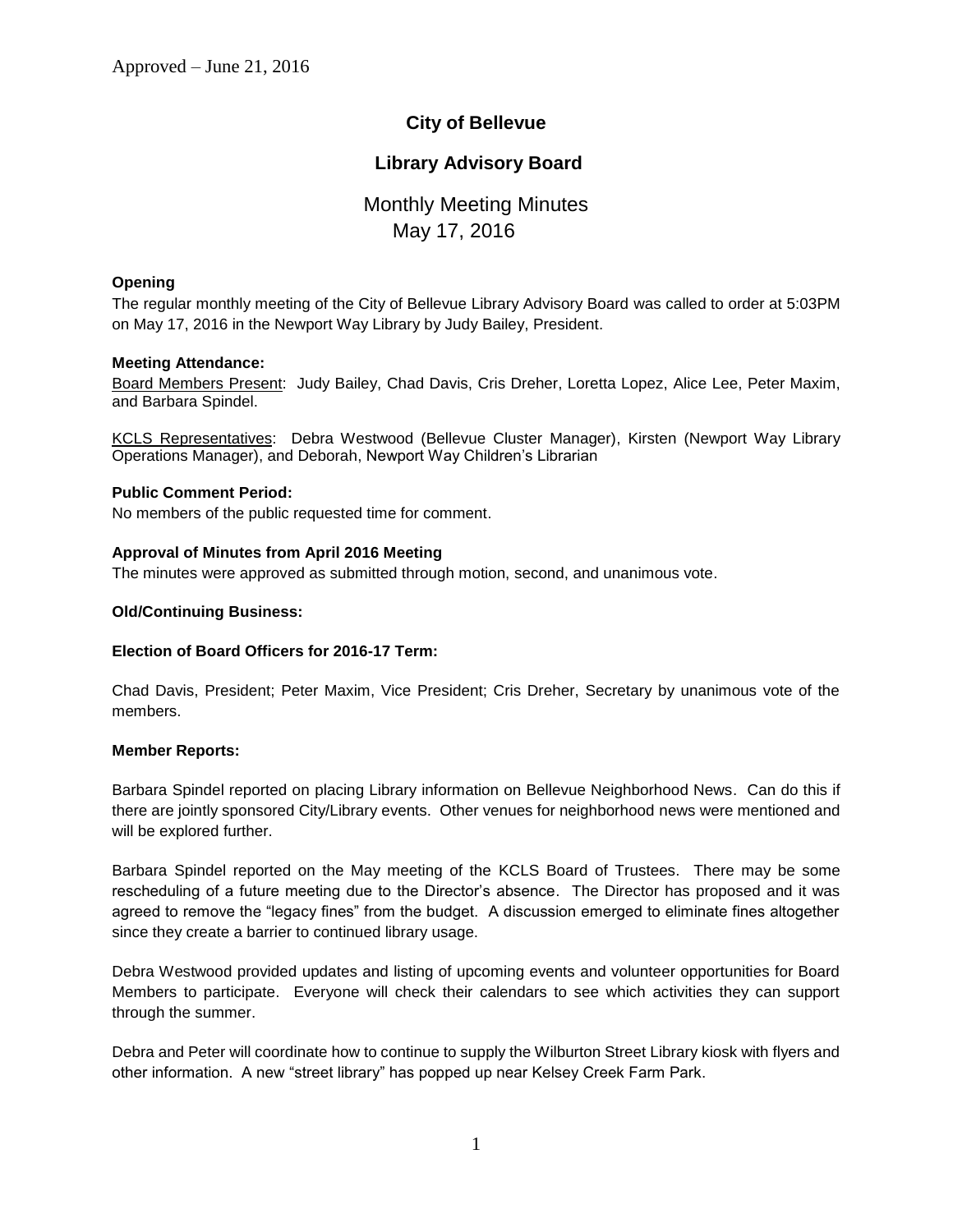Approved – June 21, 2016

KCLS meeting schedule is published on the website and agendas are distributed by Maria Hatcher.

## **New Business**

## **Summer Programs:**

Summer Feeding Program. All children are eligible to come to the library and receive a lunch. Possible volunteering opportunity for Board monitors. Different days for each library. Information is provided to the schools for dissemination. Lake Hills will not be participating due to space and scheduling constraints. Both of the "Friends" groups will be providing snacks for the adults accompanying kids.

Farmer's market table will be at Crossroads but not at Bellevue due to scheduling constraints requiring a weekly commitment for the season. It appears that differing rules for each are not consistent and more investigation is required about how we might participate.

Summer Reading for Adults for anyone 18 and up. Books read can be rated and a prize will be awarded.

Summer Reading for Teens (Get in the Game) will have reading prizes also.

Summer Reading for Kids program is returning to its earlier format focused on reading as opposed to "summer learning" including other activities. Reading minutes levels will receive achievement recognitions and prize potential. "Let's Read" will be at Lake Hills and Newport Way Libraries to provide books to kids that may not have one at home. Summer school students will be bussed to the Library for additional reading focus.

Newport Teens program in support of English language learners supporting both kids and their parents. Successful program for the Library and provides volunteer opportunities for students to achieve their high school requirements.

Reading in the Park – Bellevue July 24 12-2pm

KCLS at the Bellevue Arts Fair in July– Volunteers needed. Significant amount of work and high level of visibility

BibloCommons library patrons panels surveys collect information patron views and perceptions. This is the link:

[\(http://bibliocommons.us2.list](http://bibliocommons.us2.list-manage1.com/subscribe?u=22a0f003adb9e3c2de953621d&id=341d122b00)[manage1.com/subscribe?u=22a0f003adb9e3c2de953621d&id=341d122b00](http://bibliocommons.us2.list-manage1.com/subscribe?u=22a0f003adb9e3c2de953621d&id=341d122b00)

Question: Have any issues been raised on the Transgender Bathroom Usage? KCLS follows State Law on this issue and has not had any problems related to this situation.

## **Newport Way Friends:**

Sculpture dedication coming on Saturday with refreshments. All are invited

Children's Books mini-sale coming up and quality books are available at reasonable prices.